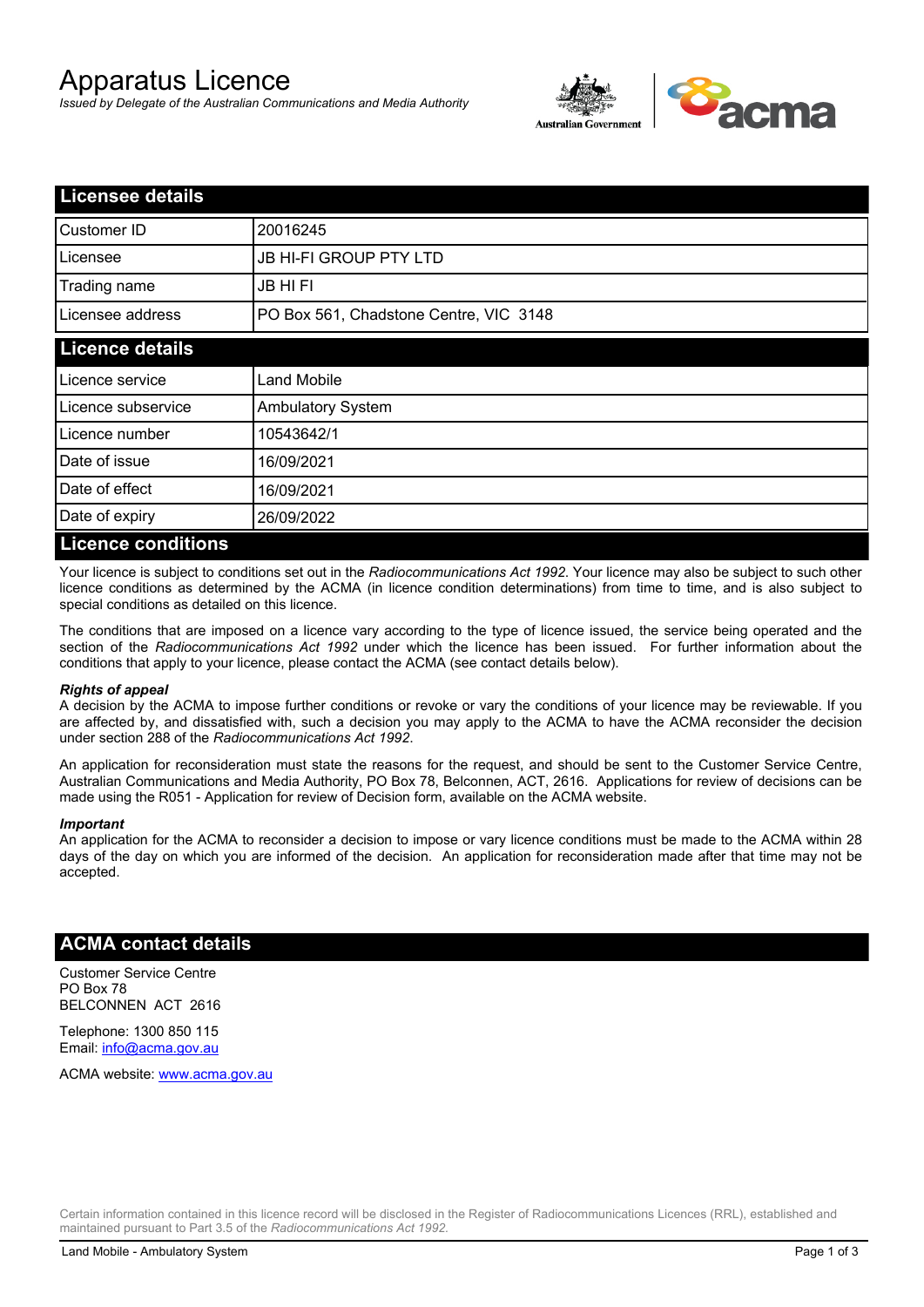# **Advisory Notes applying to licence no.: 10543642/1**

Conditions applicable to the operation of Ambulatory System station(s) authorised under this licence can be found in the Radiocommunications Licence Conditions (Apparatus Licence) Determination and the Radiocommunications Licence Conditions (Land Mobile Licence) Determination. Copies of these determinations are available from the ACMA and from the ACMA home page (www.acma.gov.au).